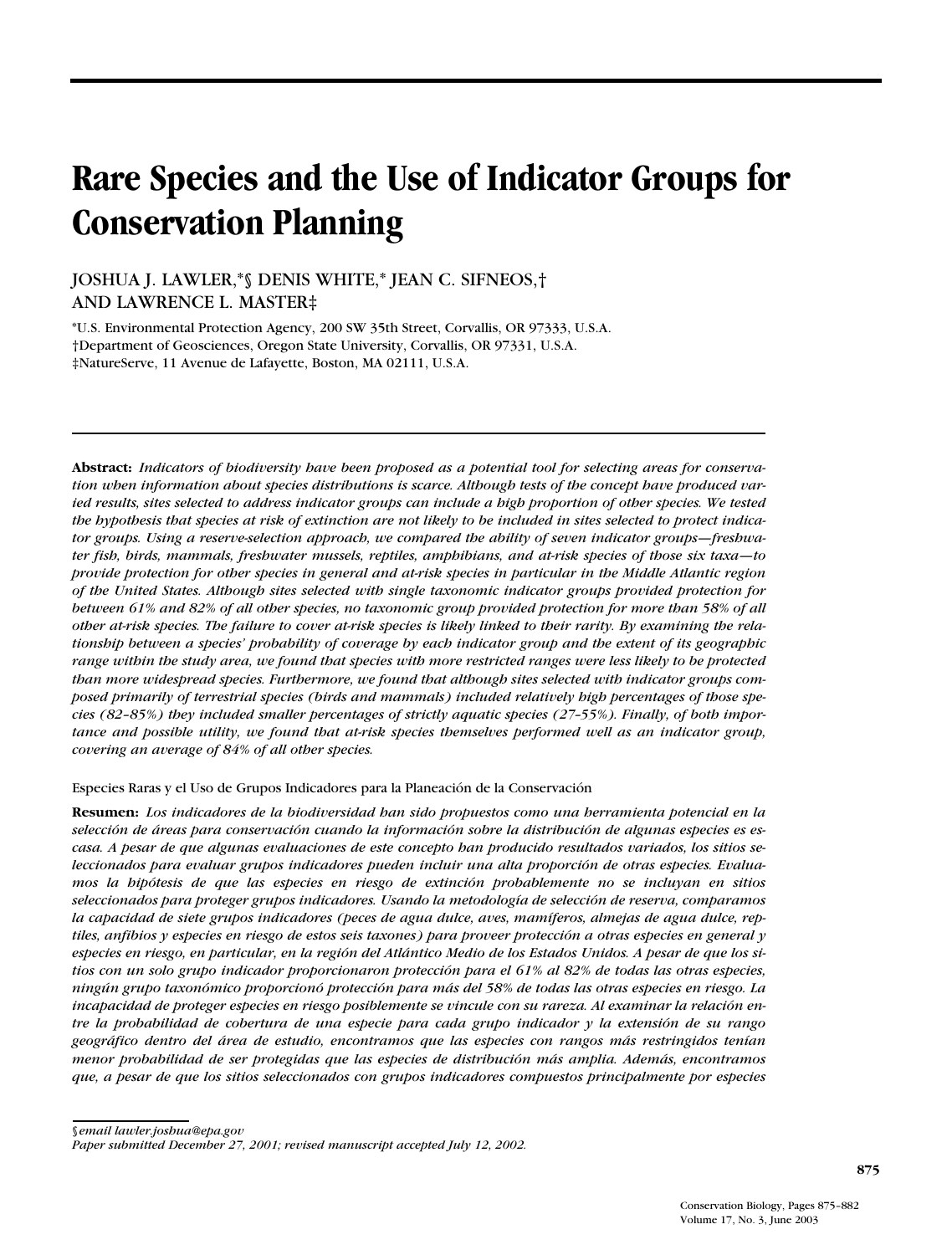*terrestres (aves y mamíferos) incluyeron porcentajes relativamente altos de estas especies (82%–85%), éstos incluyeron porcentajes más bajos de especies estrictamente acuáticas (27%–55%). Finalmente, de importancia y posible utilidad, encontramos que las especies en riesgo, por si mismas, funcionaron bien como grupo indicador, abarcando, en promedio, el 84% de todas las otras especies.*

## **Introduction**

Conservation planning must often be conducted in the absence of even the most basic information about species distributions. Indicators of biodiversity have been proposed as one possible tool for addressing this problem (Kremen 1992; Raven & Wilson 1992; Flather et al. 1997). In the context of selecting areas for conservation, the indicator concept is based on the assumption that areas selected to address members of an indicator group also capture a broad range of other organisms or conservation targets. Potential indicator groups that have received attention include well-known taxa, species of conservation concern, and landscape features or vegetation types (Prendergast et al. 1993; Wessels et al. 1999). Tests of the performance of these indicator groups have yielded mixed results (Howard et al. 1998; Ricketts et al. 1999; Andelman & Fagan 2000).

Sites selected to include members of an indicator group have the potential to cover a large percentage of organisms outside the group if the distributions of the members of the group are representative of a larger set of organisms. Simple tests of taxonomic indicators have often failed to show a strong coincidence of cross-taxon patterns of species richness and hotspots of richness or rarity hotspots (Prendergast et al. 1993; Dobson et al. 1997). Furthermore, the congruence of cross-taxon patterns of diversity and rarity tend to vary across scales and in different areas (Flather et al. 1997). Despite this lack of coincidence, taxonomic indicators perform well when tested with the concept of complementarity, which is the idea that areas selected to cover all species of an indicator group often include a high proportion of other species as well (Howard et al. 1998). Again, however, the results of similar tests have varied depending on the composition of the indicator group and the scale of the study (Flather et al. 1997).

In the absence of cross-taxon patterns in species distributions, the success of a taxonomic indicator group derives, in part, from its ability to effectively sample a wide range of environmental conditions (Kremen 1992; Margules et al. 1994; Faith & Walker 1996). Thus, indicator groups work by increasing the probability of including any given nonindicator species by sampling distinct regions of the environmental space. Species with different distributions will likely be differentially covered by this sampling. In general, widely distributed species are more likely to be covered by sites selected to cover an

indicator group. Unless there is a strong congruence of cross-taxon patterns of the distributions of species at risk of extinction, these species should be poorly covered by indicators. To date, such congruence has not been demonstrated (Lombard 1995; Dobson et al. 1997; Kerr 1997). Because rare species are often those most likely to be lost if they are not protected, it is crucial that we understand the degree to which they are included in selected sites if indicator groups are to be used as a conservation tool.

We investigated the ability of indicator groups to provide coverage for at-risk species. We used seven different indicator groups composed of, respectively, freshwater fish, birds, mammals, freshwater mussels, reptiles, amphibians, and at-risk species from those six taxa. First, we examined the ability of indicator groups to provide protection for all species and more specifically for species at risk of extinction. We conducted these analyses by selecting sites that included all members of an indicator group. We then tallied the number of species and at-risk species that were included in those sets of selected sites. To investigate potential explanations of indicator performance, we examined cross-taxon distribution patterns of at-risk species and the relationship between the geographic range of species and their likelihood of protection by different indicator groups.

## **Methods**

The study encompassed an area of the eastern United States including the states of Delaware, Maryland, Pennsylvania, West Virginia, and Virginia. We used a hexagonal grid with  $487$  cells of approximately  $650$  km $^2$  each to delineate the sites from which all selections were made (White et al. 1992). Species-occurrence records for 772 species from six taxonomic groups were compiled for the 487 sites (Table 1). The research, compilation, digitization, and quality control of the species-occurrence data were carried out by the Natural Heritage programs in each state as directed and assisted by staff of The Nature Conservancy (Master 1996). The data included all native species with confirmed or probable status in each  $650$ -km<sup>2</sup> hexagon. Status was derived from the literature, museum records, experts, and digital databases. Only species known to be native to a site were included in the site's species-occurrence list. The database was re-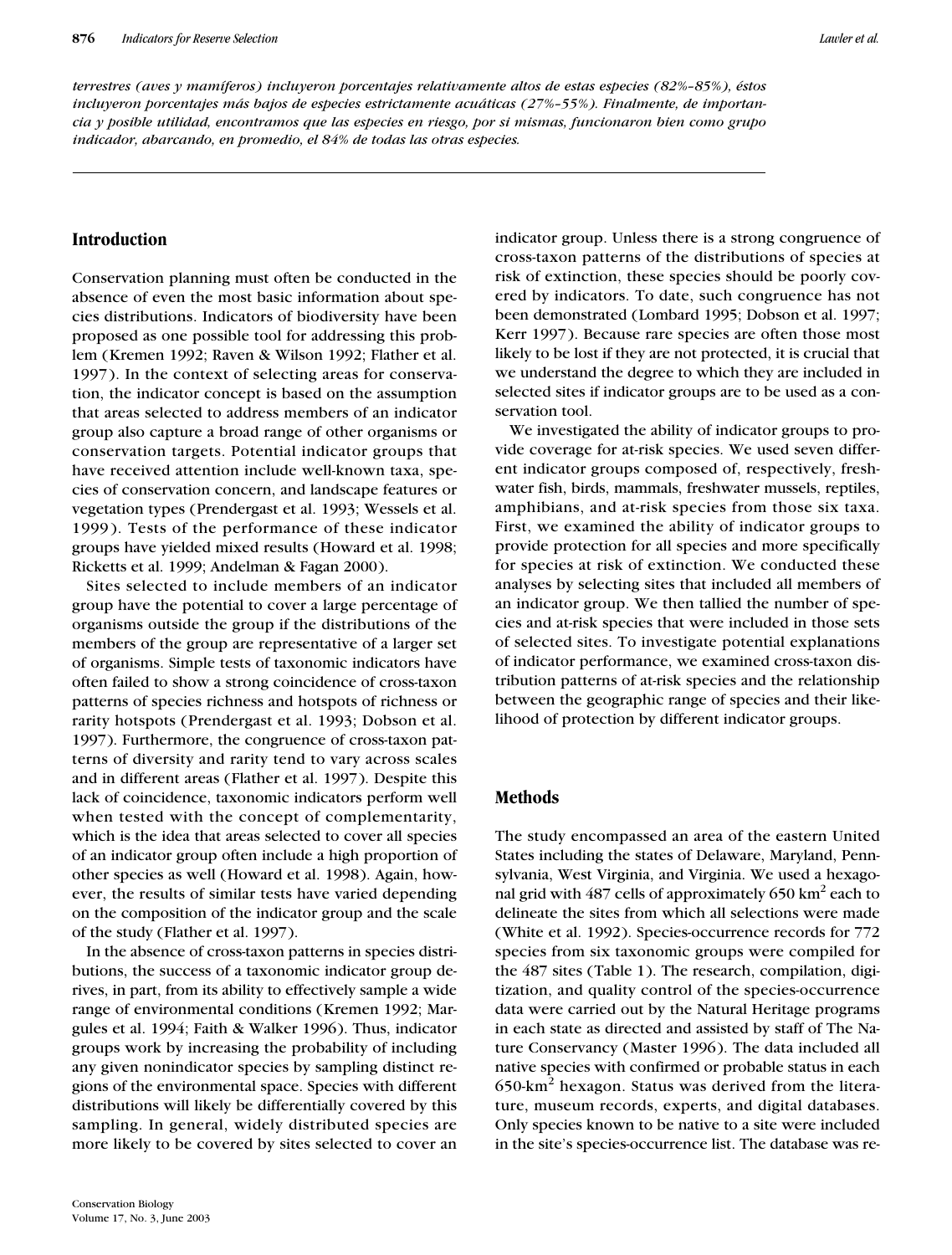**Table 1. The number of species, species at risk of extinction, and sites required to cover all species of each of seven indicator groups used for reserve selection in the Middle Atlantic region of the United States.**

| Indicator group    | Number of<br>species | <b>Number</b><br>of at-risk<br>species | Number of<br>sites required<br>to include<br>all species |
|--------------------|----------------------|----------------------------------------|----------------------------------------------------------|
| Freshwater fish    | 251                  | 37                                     | 26                                                       |
| <b>Birds</b>       | 208                  | 3                                      | 17                                                       |
| Freshwater mussels | 96                   | 37                                     | 14                                                       |
| Amphibians         | 78                   | 6                                      | 14                                                       |
| <b>Mammals</b>     | 76                   | 4                                      | 10                                                       |
| Reptiles           | 63                   | 4                                      | 12                                                       |
| At-risk species    | 91                   | 91                                     | 24                                                       |

viewed by selected groups of experts for each of the six taxonomic groups.

We defined at-risk species using the three most sensitive classes—critically imperiled, imperiled, and vulnerable—of a five-class global ranking system (Master 1991). The database contained 91 at-risk species, the majority of which were freshwater fish and mussels (Table 1).

We used two approaches to test the performance of indicator groups. First, we selected the smallest sets of sites that included each species in the indicator group at least one time; this is full-set coverage, known as the "set coverage location problem" (Underhill 1994). This approach allowed us to evaluate the best possible performance of each group. Second, we selected sets of 10 sites each that included the maximum possible number of species in each indicator group; this is partial-set coverage, known as the "maximal covering location problem" (Church et al. 1996). This approach provided a more consistent basis for comparing the performance of the different indicator groups by standardizing the number of sites used. We chose to use 10 sites for our standard comparison because this was the smallest number of sites required by any one indicator group for complete coverage of all species in the group. For comparison, we also selected sets of 10 sites at random and sets of 10 sites to protect all species from all six taxa (a simple null model and the ideal set of sites, respectively).

We selected sets of sites with a simulated annealing algorithm (Kirkpatrick et al. 1983; Possingham et al. 2000). Simulated annealing is a stochastic optimization technique that derives its name from the annealing of metals and glass. Simulated annealing works by iteratively perturbing and testing potential solutions to a given problem. Improvements over previous solutions are always accepted, but poorer solutions are accepted with some probability that diminishes over the course of the iterations. By occasionally accepting worse solutions, simulated annealing attempts to avoid finding "local" optima and increases the probability of finding the global optimum. Simulated annealing is one of many techniques

that have been used to solve reserve-selection problems (Csuti et al. 1997; Pressey et al. 1997). Although it does not guarantee the optimal solution that would be provided by an integer-programming approach, simulated annealing is relatively efficient and performs well in comparison to other selection techniques (Cocks & Baird 1989; Csuti et al. 1997).

There are often multiple sets of sites that provide solutions to the types of reserve-selection problems we addressed; therefore, we used simulated annealing to select 100 sets of sites for each indicator group, for both the full-set and partial-set analyses. Each set of sites in a group of 100 was composed of the smallest number of sites that included all species (full-set analysis) or protected the maximum number of species in 10 sites (partial-set analyses). For example, the best solutions obtained through simulated annealing used 26 sites to protect all freshwater fish species. Thus, all 100 sets of sites selected for fish in the full-set analysis were composed of 26 sites. For the partial-set analysis, the best solutions of 10 sites obtained through simulated annealing for fish covered 228 (91%) of the 251 fish species. Because simulated annealing often produces suboptimal answers as well, we ran the algorithm enough times to produce 100 of the best solutions. From the sets of 100 sites, we then analyzed only those solutions that were unique, the number of which varied by indicator group. In the full-set analysis, for example, we found 100 unique sets of sites that covered all fish, but only 35 unique sets of sites that covered all mussels.

We compared the means of the number of nonindicator species protected by each set of unique solutions across indicator groups for both full-set and partial-set analyses using analysis of variance with Tukey-Kramer tests for unplanned comparisons. Although the sets of sites used in these analyses were unique, the fact that solution sets for a given indicator group often contained very similar groups of sites means that they were not independent samples. Thus the results of the Tukey-Kramer tests should be viewed conservatively. In addition to these analyses, we report the means and standard deviations of the percentage of species covered by each indicator group.

To investigate the congruence in cross-taxon distribution patterns of at-risk species, we first mapped the occurrences of the at-risk species of each taxon. We used pair-wise comparisons made with a modified Cramér von Mises test (Syrjala 1996) to test for differences in the spatial distributions of at-risk species counts for the different taxa. We then calculated the number of different taxa represented by at least one at-risk species in each site.

We examined the relationship between the geographic range of a species and the protection afforded it by indicator groups by using the sets of sites selected to protect each indicator group in our full-set analyses. For each species in the data set, we compared the propor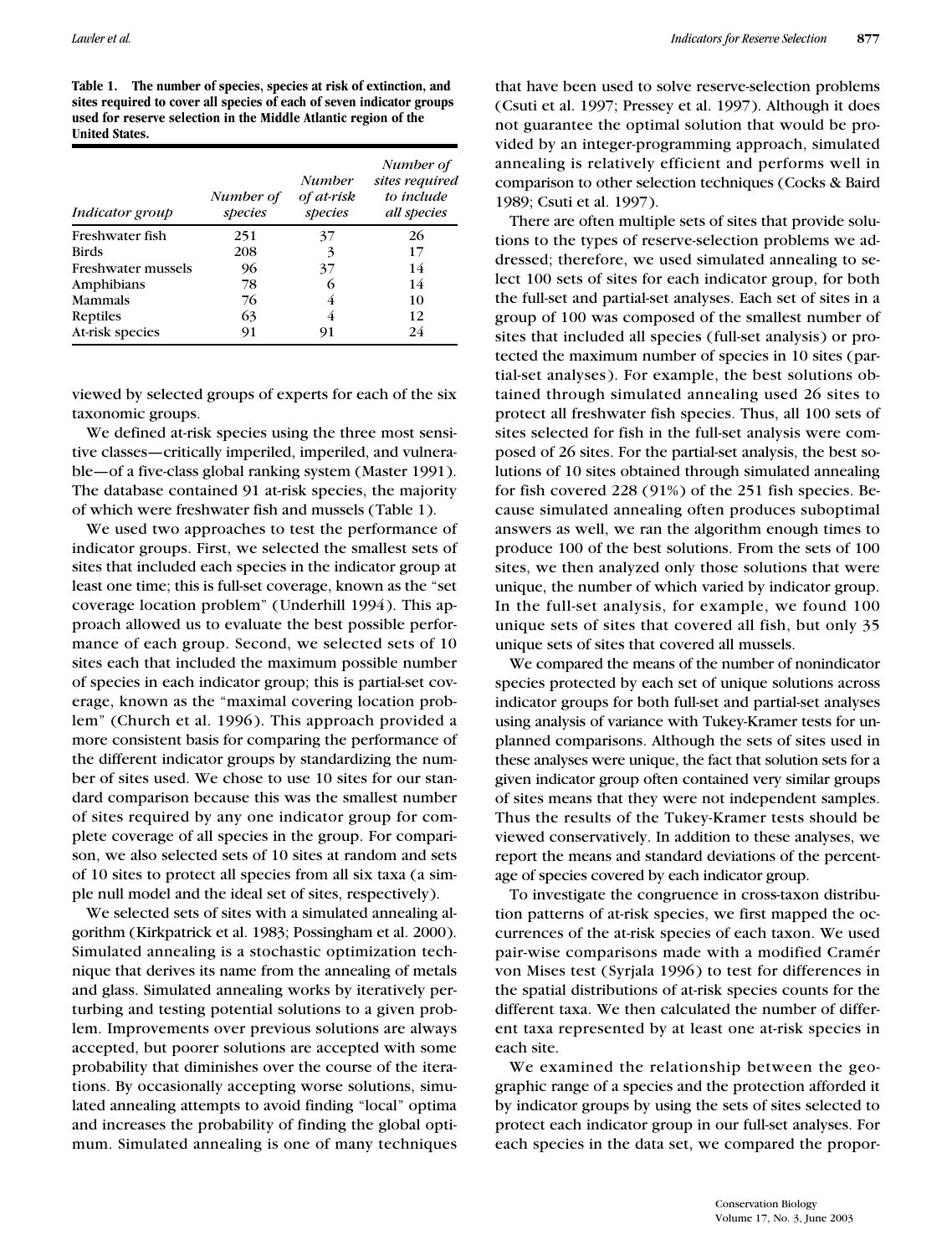tion of the study area over which the species occurred and the proportion of sets of sites in which that species was protected.

#### **Results**

Sites selected for full coverage of indicator taxa included, on average, between  $61 \pm 3\%$  and  $82 \pm 1\%$  of all other species (Fig. 1a). The number of sites required for full coverage ranged from 10 for mammals to 26 for fish (Table 1). The sets of 10 sites from our partial-set analyses included fewer species but in general showed similar patterns of relative indicator performance (Fig. 1b). Although all indicator groups provided better coverage for other species than did sets of randomly selected sites  $(p < 0.05)$ , the performance of mammals and birds as indicators were only slightly better than the performance of randomly selected sites. Sites selected to cover



*Figure 1. The percentage of all nonindicator group species and all nonindicator at-risk species included in (a) sets of sites selected to cover all members of indicator groups and (b) sets of 10 sites selected to maximize the number of indicator group species covered. Each set of bars represents the mean percentage of species included in multiple unique sets of sites selected for each indicator group. The numbers of unique sets of sites for the full-set analyses were 100 for fish, amphibians, birds, and reptiles; 99 for mammals; 98 for at-risk species; and 35 for mussels. The number of unique sets compared in the 10-site analysis are listed in Table 2. Error bars represent*  $\pm$  *SD.* 

mammals and birds included a high percentage of the species in those groups (82  $\pm$  2% and 85  $\pm$  2%), but they included relatively few strictly aquatic species (fish and mussels)  $(27 \pm 5\% \text{ to } 55 \pm 2\%)$  (Table 2). Conversely, sites selected to cover fish and mussels included a relatively large proportion of each of the six taxa (62  $\pm$  $2\%$  to  $83 \pm 1\%$ ).

Although indicator groups protected a relatively large percentage of all other species, they protected rather low percentages of at-risk species (Fig. 1). Even when full coverage of the indicator groups was required, the best-performing indicator, fish, only included  $58 \pm 3\%$ of all other at-risk species. Mammals provided the worst coverage of at-risk species,  $17 \pm 5$ %. Despite this overall poor performance, some indicator groups provided better protection for the at-risk species of certain taxa than for those of others (Table 2). For example, sets of 10 sites selected to protect birds included an average of 80  $\pm$  10% of the four reptile species, amphibians provided protection for  $74\% \pm 18\%$  of the four mammal species, and mussels protected  $67\% \pm 0\%$  of the three bird species. Although the indicator groups generally did not provide protection for most at-risk species, we found that at-risk species used as an indicator group outperformed each of the taxonomic groups (Fig. 1, Table 2).

With the exception of fish and mussels, the six taxa showed rather disparate distributions of at-risk species (Fig. 2a–2f). All 15 pairs of taxa had different spatial distributions of at-risk species ( $p < 0.003$ ). Of the 487 sites, 180 (37%) contained at least one at-risk species from one of the six taxa, 101 (21%) had at-risk species from two taxa, 27 (6%) from three taxa, and 3 ( $\leq$ 1%) from four taxa (Fig. 2g). No sites contained at-risk species from more than four of the six taxa.

Individual at-risk species occurred in  $\leq$ 1% to 17% of the sites in the study region ( $\bar{x} = 2 \pm 3$ %). The proportion of sites occupied by a species was positively related to the probability of inclusion in sites selected to cover indicator groups (Fig. 3). In general, species occurring in at least 20% of the sites in the study region were always included in selected sets of sites, but the probability of inclusion was variable for species that occupied 20% of the sites in the region. This potential threshold appeared to be lower (between 10% and 20% of the study region) for fish and bird indicators and higher (from 25% to 50% of the study region) for the other four taxa.

### **Discussion**

Our results indicate that sites selected with taxonomic indicator groups can include a large percentage of other species (Fig. 1). Although other researchers have reached similar conclusions, many have found that indicator groups fail to outperform randomly selected sites or that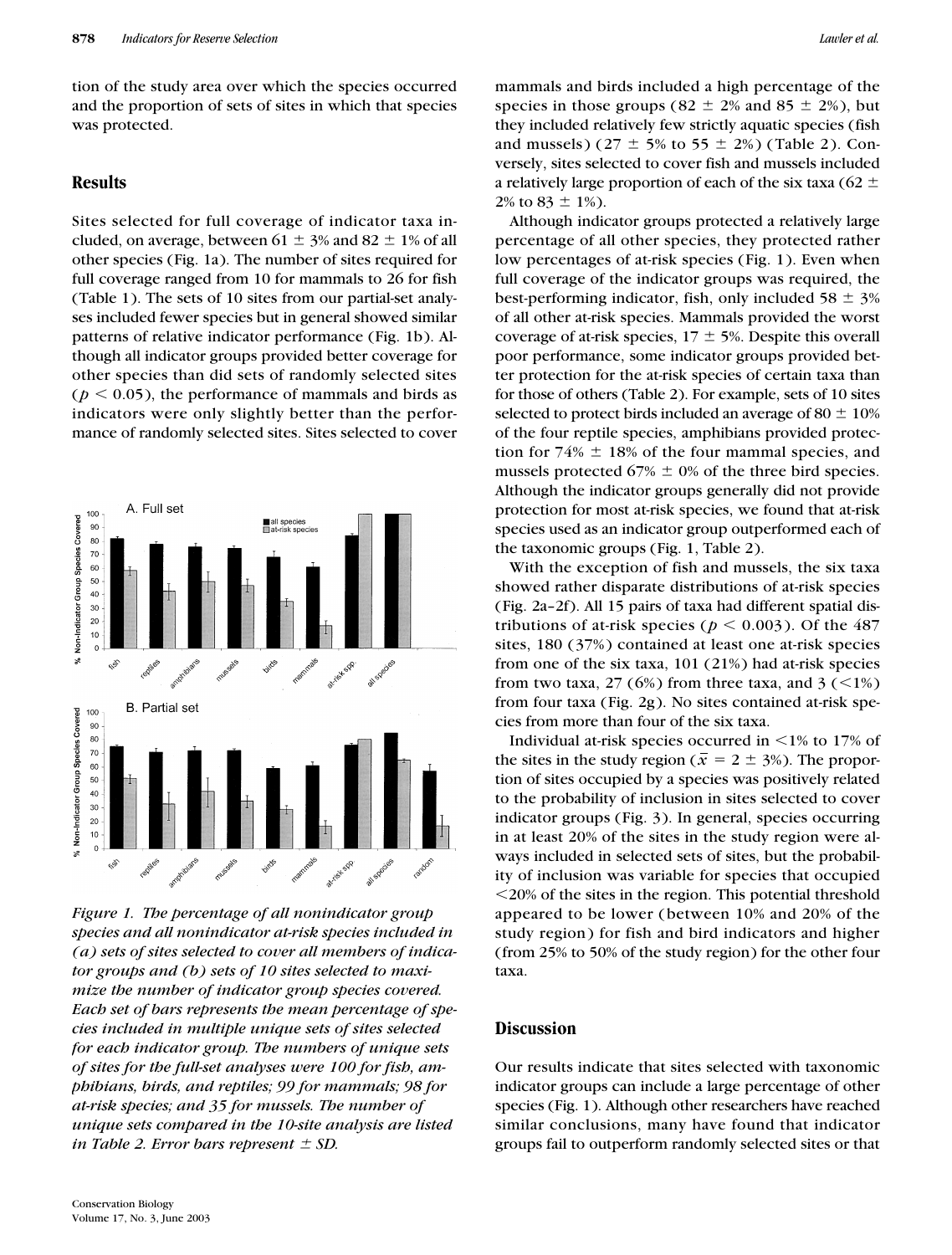|  | Table 2. Percentage of species in each of six taxa included in sites selected to protect each of nine indicator or target groups. |  |  |  |
|--|-----------------------------------------------------------------------------------------------------------------------------------|--|--|--|
|--|-----------------------------------------------------------------------------------------------------------------------------------|--|--|--|

| Indicator or target group $(n)^b$ | Percentage of species covered (% of at-risk species covered) <sup>a</sup> |          |            |         |              |          |
|-----------------------------------|---------------------------------------------------------------------------|----------|------------|---------|--------------|----------|
|                                   | fish                                                                      | reptiles | amphibians | mussels | <b>birds</b> | mammals  |
| Fish $(4)$                        | 91 (88)                                                                   | 65(25)   | 62(21)     | 73 (63) | 83 (33)      | 81 (31)  |
| Reptiles $(100)$                  | 65(33)                                                                    | 97(100)  | 69(9)      | 52 (38) | 85(0)        | 79 (57)  |
| Amphibians (100)                  | 72(42)                                                                    | 71 (42)  | 95(77)     | 53 (63) | 76 (36)      | 81 (74)  |
| Mussels $(68)$                    | 73 (41)                                                                   | 62(2)    | 62(3)      | 96 (94) | 74 (67)      | 79 (38)  |
| Birds $(95)$                      | 55(27)                                                                    | 73 (80)  | 62(10)     | 39(50)  | 97(95)       | 85 (54)  |
| Mammals (99)                      | 49(14)                                                                    | 76 (57)  | 72 (24)    | 27(11)  | 82(53)       | 100(100) |
| At-risk species (50)              | 74 (84)                                                                   | 72 (80)  | 74 (34)    | 74 (84) | 81 (100)     | 82(62)   |
| All species $(2)$                 | 85 (88)                                                                   | 81 (50)  | 81 (42)    | 78(65)  | 91(33)       | 87(50)   |
| Randomly selected sites (100)     | 48 (18)                                                                   | 59(20)   | 54(7)      | 27 (36) | 74(9)        | 77(32)   |

*aPercentage of species in each of six taxa included in sets of 10 sites selected to cover members of each of seven indicator groups, sites selected to cover all species, and randomly selected sites. The mean percentage of species included by multiple unique sets of sites is reported. Standard deviations ranged from 1% to 6% for all species (with the exception of mussels by reptiles, amphibians, and randomly selected sites [SD 11%–13%]) and 0% to 23% for at-risk species.*

*b Number of unique sets of 10 sites used to calculate the mean percentage of species and at-risk species protected by each indicator or target group.*

successful indicator groups require the selection of large areas of land (Lomolino 1994; Howard et al. 1998; Andelman & Fagan 2000). Contrary to these findings, several of our indicator groups performed better than sites selected at random and required the selection of relatively small percentages (2–5%) of the study region. Despite these relatively optimistic results, our study highlights a critical shortcoming of many indicator groups. Unless the distributions of the rare species in an indicator group closely correspond to the distribution of other rare species, these species are not likely to be included in sites selected with indicator groups.

There are several important criteria to consider when selecting groups of species to be used as indicators of biodiversity (Pearson & Cassola 1992; Pearson 1994). First, the distributions of species in the groups should be well-known or easily determined. Unfortunately, the best-monitored and best-described species have not always performed well as indicators (Lawton et al. 1998; Ricketts et al. 1999). Likewise we found that birds and mammals, the two best-known taxa worldwide (Tuxill 1998), were poor indicators of other species in general and of at-risk species in particular (Fig. 1). The failure of both birds and mammals as indicator groups in our study was driven in large part by their inability to protect aquatic species (Table 2). Not surprisingly, these results indicate that conservation-planning efforts based solely on terrestrial indicators may inadequately address the needs of aquatic species.

A second criterion for indicator-group selection pertains to both the diversity of areas inhabited by the group as a whole and the specificity of the habitats occupied by each species in the group. A good indicator group is likely to have many species and species with relatively distinct ranges covering many different environments (Ryti 1992; Pearson 1994; Faith & Walker 1996). The best taxonomic indicator in our studyfish—fit these criteria well. The range of indicator groups we tested, however, was limited by the availability of data in our study region. It is possible that groups of other species, such as insects, that generally respond to more fine-grained differences in habitat would perform better as indicator groups. Furthermore, indicator groups composed of species from diverse taxonomic groups might be expected to perform well as indicators if species in those groups respond differently to environmental gradients (Pearson 1994; Ricketts et al. 1999). In support of this prediction, we found that at-risk species, a taxonomically diverse group in our study, was the best-performing indicator group overall.

Researchers testing indicators of biodiversity have often come to rather different conclusions (e.g., Prendergast et al. 1993; Howard et al. 1998; van Jaarsveld et al. 1998). The variation in the results of these and other studies is driven in part by the differences in the indicator groups tested, the scales of the analyses, the methods used to test the indicators, and the areas in which the studies were conducted. For example, the differences between the results of our analyses and those of Andelman and Fagan (2000) result largely from the different ways in which indicator performance was evaluated in the two studies. Andelman and Fagan (2000) demonstrated the relatively poor performance of small groups of at-risk species when they were used to select sites for other at-risk species. They found that few groups performed better than sites selected at random, and those that did required the selection of large percentages of the study areas. We evaluated the performance of at-risk species as a whole on all other (not-at-risk) species and came to the conclusion that they performed well as an indicator group. The difference in the results can be explained largely by the different groups of species used to measure indicator performance (other atrisk species vs. other species in general). In concor-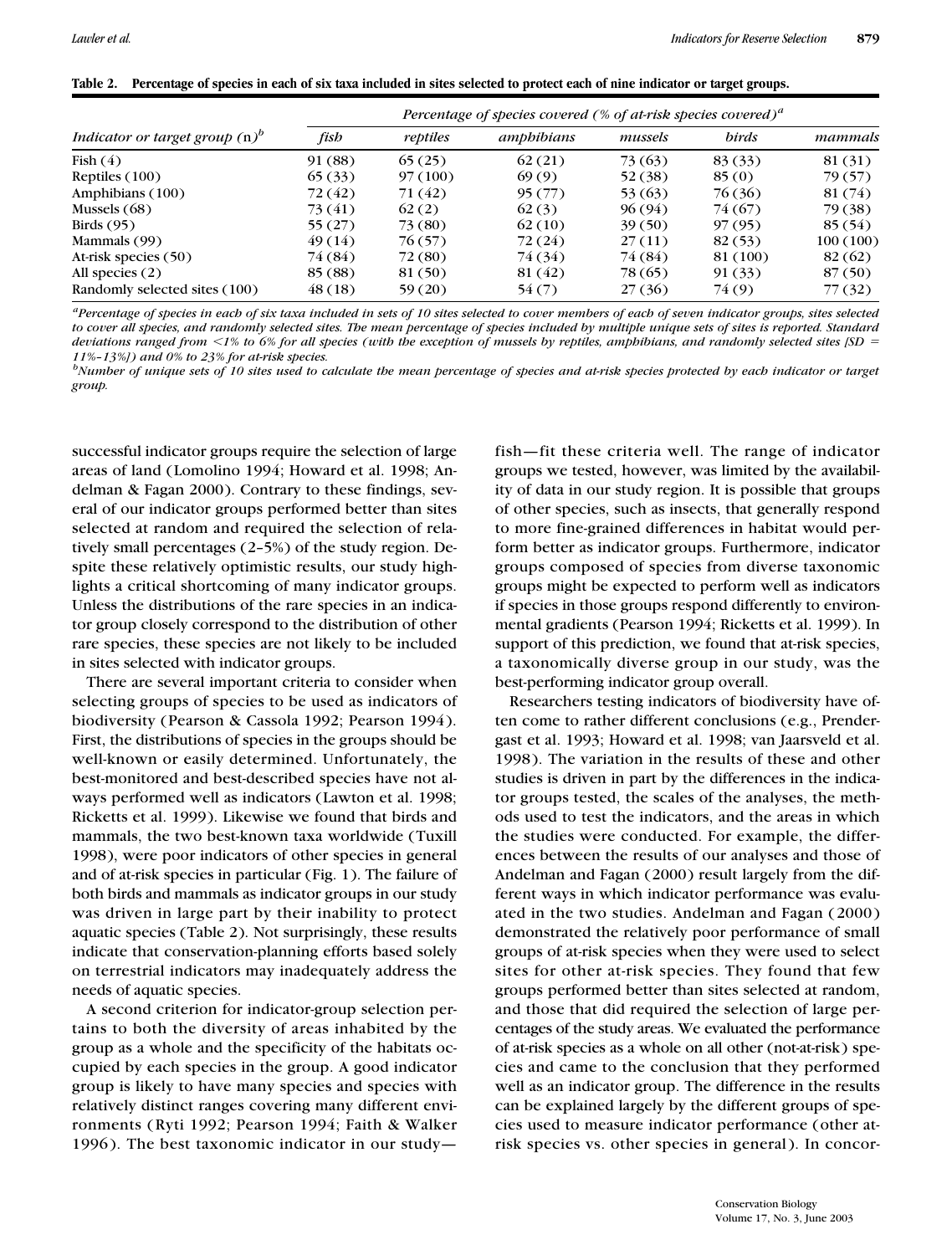

*Figure 2. Distributions of at-risk species for six animal taxa: (a–f) the number of at-risk species recorded in each of 487 hexagonal sample units in the Middle Atlantic region of the United States and (g) the number of taxa with at least one at-risk species occurring in each hexagon.*

dance with Andelman and Fagan (2000), we would predict the failure of subsets of the at-risk species in our study to protect other at-risk species as a result of the lack of congruence in distributions of at-risk species in the Middle Atlantic region (Fig. 2).

Several additional issues should be considered when evaluating indicator performance. Indicators are likely to perform differently in different areas, based on regional patterns of species distributions (Ryti 1992; Ricketts et al. 1999). Thus, the ranking of the performance of the indicator taxa in our study are likely to hold elsewhere only if similar relationships between the patterns of species distributions exist.

The scale of analysis is also likely to affect the conclusions drawn about indicator performance. Conservation planners generally use smaller sites than those in our study. Because at-risk species usually have relatively small ranges and occur in restricted habitats, using large sites is likely to artificially increase the ranges of rare species relative to those of more common species. Thus, although our estimates of the performance of both taxonomic indicators with at-risk species and of at-risk species indicators with all species may be higher than one would expect at finer scales, the latter is likely to be affected to a lesser degree. Therefore, if our analyses had been conducted using smaller sites, we would probably have concluded that indicator taxa provided even less coverage for rare species.

Although the at-risk species in our study performed relatively well as an indicator group, their use in other regions of the world is likely to be more problematic given the inherent difficulty in obtaining information about their distributions. In many temperate areas where the distributions of rare species are best known, larger groups of these species from diverse taxonomic groups may serve as successful indicators of more general patterns of species diversity. Unfortunately, where indictors are most needed, as in much of the tropics, the existence, much less the distribution, of many rare species remains unknown (Groombridge 1992).

Conservation planning is a complex process that must often be carried out with limited and heterogeneous knowledge. Although indicator groups may provide a useful tool with which to deal with these difficulties, they are not always likely to be successful. Our results show that conservation areas selected with terrestrial indicator taxa may provide poor coverage for many aquatic species. In addition, if information on the distributions of at-risk species is not explicitly incorporated into the site-selection process, these species are not likely to be included in conservation areas selected on the basis of indicator taxa. Such a failure to protect at-risk species is likely to result in an accelerated loss of biodiversity (Terborgh & Winter 1980). Our results also suggest, however, that in those areas where data on distributions of at-risk species are available, these species are good candidate indicators for selecting sites to preserve species diversity.

#### **Acknowledgments**

We thank D. Guerry, D. Pearson, D. Stoms, J. Van Sickle, and one anonymous reviewer for providing thoughtful comments that greatly improved the manuscript. In addition, we thank B. Smith and the U.S. Environmental Protection Agency's Regional Vulnerability Assessment program (ReVA) for funding this research. This work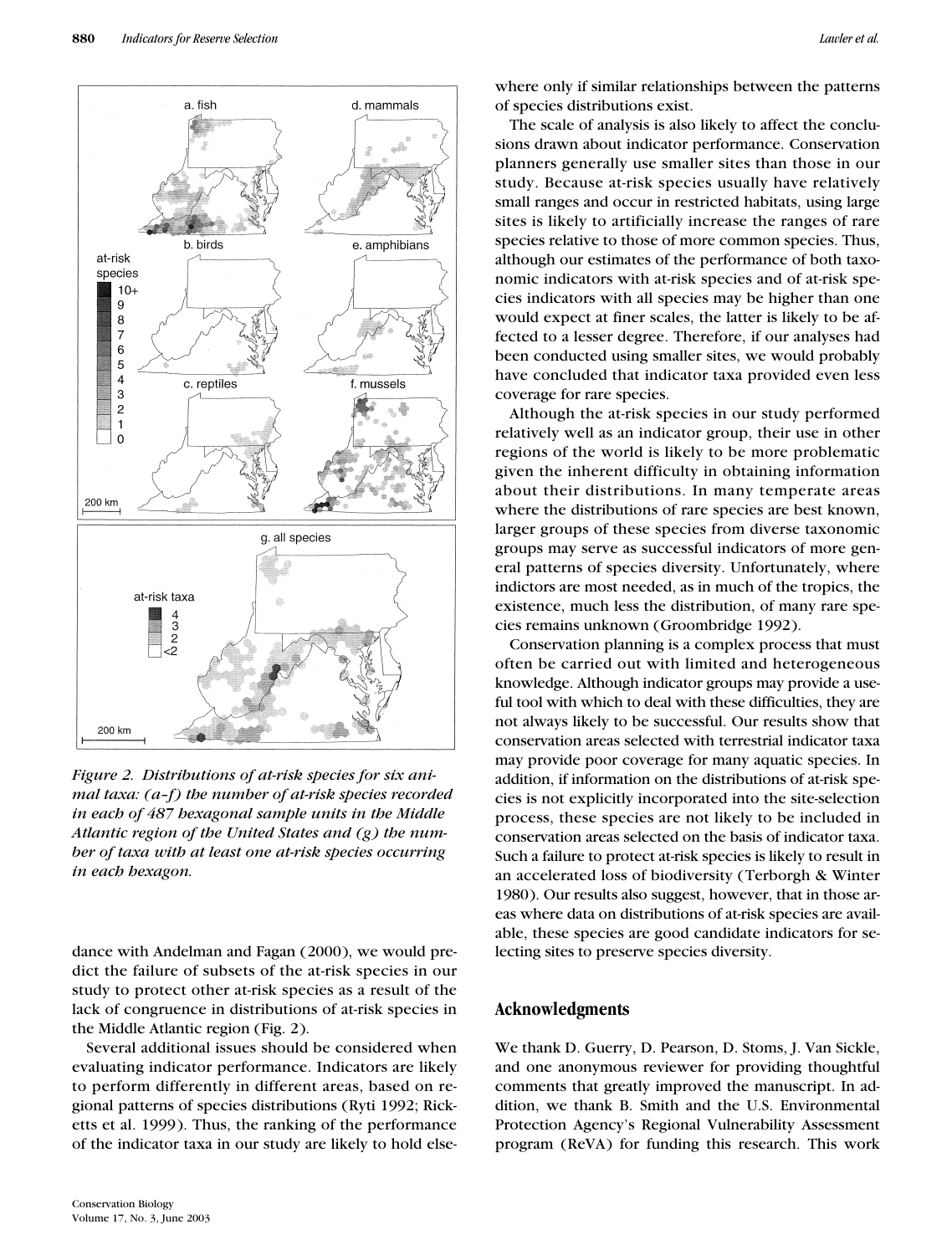

*Figure 3. (a–f) The relationship between the probability of inclusion in a set of sites selected to cover each of six indicator groups and the extent of a species' range within the study area. Each point represents one species. Because nonindicator species were used in each analysis, the number of species (*n*) is different for each indicator group. The probability of inclusion is represented by the proportion of sets of sites, selected to cover all members of each of the six taxonomic indicator groups, that contained the species.*

was performed while J. L. was a research associate of the National Research Council at the U.S. Environmental Protection Agency (EPA) in Corvallis, Oregon (U.S.A.). It has been funded wholly by the EPA, subjected to review by the National Health and Environmental Effects Research Laboratory's Western Ecology Division, and approved for publication. Approval does not signify that the contents reflect the views of the agency, and the mention of trade names or commercial products does not constitute endorsement or recommendation for use.

#### **Literature Cited**

- Andelman, S. J., and W. F. Fagan. 2000. Umbrellas and flagships: effective conservation surrogates or expensive mistakes? Proceedings of the National Academy of Science of the United States of America **97:**5954–5959.
- Church, R. L., D. M. Stoms, and F. W. Davis. 1996. Reserve selection as a maximal covering location problem. Biological Conservation **76:** 105–112.
- Cocks, K. D., and I. A. Baird. 1989. Using mathematical programming to address the multiple reserve selection problem: an example from the Eyre Peninsula, South Africa. Biological Conservation **49:** 113–130.
- Csuti, B., S. Polasky, P. H. Williams, R. L. Pressey, J. D. Camm, M. Kershaw, A. R. Kiester, B. Downs, R. Hamilton, M. Huso, and K. Sahr. 1997. A comparison of reserve selection algorithms using data on terrestrial vertebrates in Oregon. Biological Conservation **80:**83–97.
- Dobson, A. P., J. P. Rodriguez, W. M. Roberts, and D. S. Wilcove. 1997. Geographic distribution of endangered species in the United States. Science **2275:**550–553.
- Faith, D. P., and P. A. Walker. 1996. How do indicator groups provide information about the relative biodiversity of different sets of areas?: On hotspots, complementarity and pattern-based approaches. Biodiversity Letters **3:**18–25.
- Flather, C. H., K. R. Wilson, D. J. Dean, and W. C. McComb. 1997. Identifying gaps in conservation networks: of indicators and uncertainty in geographic-based analyses. Ecological Applications **7:**531–542.
- Groombridge, B. 1992. Global biodiversity*.* Chapman and Hall, London.
- Howard, P. C., P. Viskanic, T. R. B. Davenport, F. W. Kigenyi, M. Baltzer, C. J. Dickinson, J. S. Lwanga, R. A. Matthews, and A. Balmford. 1998. Complementarity and the use of indicator groups for reserve selection in Uganda. Nature **394:**472–475.
- Kerr, J. T. 1997. Species richness, endemism, and the choice of areas for conservation. Conservation Biology **11:**1094–1100.
- Kirkpatrick, S., C. D. Gelatt, and M. P. Vecchi. 1983. Optimization by simulated annealing. Science **220:**671–680.
- Kremen, C. 1992. Assessing the indicator properties of species assemblages for natural areas monitoring. Ecological Applications **2:**203–217.
- Lawton, J. H., D. E. Bignell, B. Bolton, G. F. Bloemers, P. Eggleton, P. M. Hammond, M. Hodda, R. D. Holt, T. B. Larsen, N. A. Mawds-